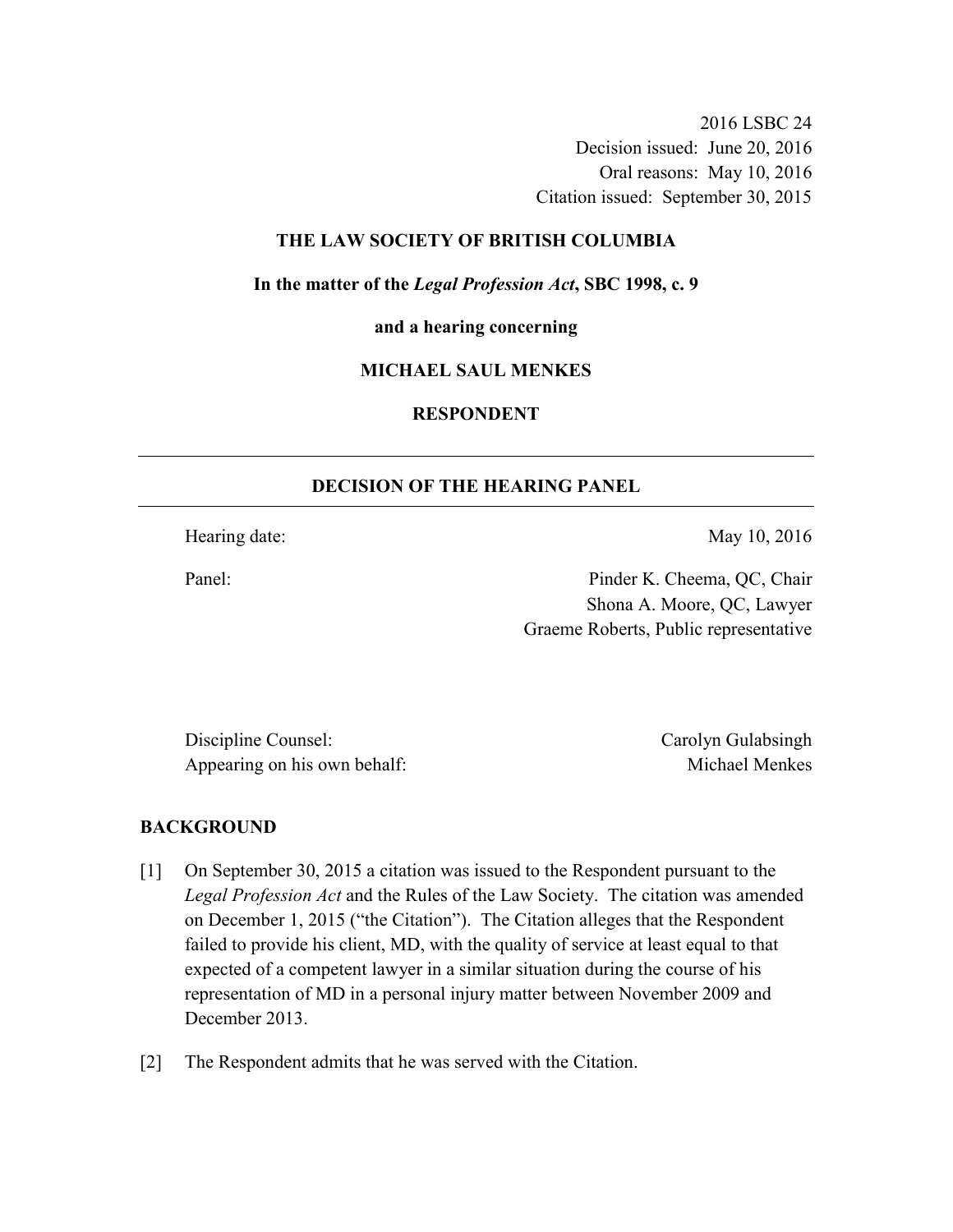- [3] The matter came on for hearing pursuant to Rule 4-30. Under this Rule, the Respondent made a conditional admission of professional misconduct and agreed to proposed disciplinary actions. Rule 4-30 requires that a hearing panel consider the conditional admission and the proposal and, if the panel finds them acceptable, impose the proposed disciplinary action.
- [4] In this case, the Respondent admits the allegations set out in the Citation that, in summary, he delayed in taking steps to advance his client's claim, failed to respond to communications from his client and failed to take steps that he told his client he would take. The Respondent also admits that this conduct constitutes professional misconduct.
- [5] The Law Society and the Respondent propose that disciplinary action be a fine of \$7,500 payable on or before October 31, 2016. This would result in the circumstances summarizing this matter being published pursuant to Rule 4-48 and that publication identifying the Respondent by name.
- [6] At the conclusion of the hearing, we gave an oral decision that the conduct described in the agreed statement of facts at issue in these proceeding constitutes professional misconduct. The Panel accepted the proposed specified disciplinary action and ordered a fine in the amount of \$7,500 payable on or before October 31, 2016. The Law Society sought, and the Respondent consented to, an order for costs in the amount of \$1,259.39 payable on or before October 31, 2016, and we so ordered.
- [7] What follows are our reasons for those decisions.

### **AGREED STATEMENT OF FACTS**

[8] An Agreed Statement of Facts was filed. Below are portions of the Agreed Statement of Facts that we have anonymized to protect the identity of the Respondent's client and preserve solicitor-client privilege.

### **Member background**

- 1. Michael Saul Menkes (the "Respondent") was called to the bar and admitted as a member of the Law Society of British Columbia on May 17, 1996.
- 2. Since his admission to the British Columbia bar, the Respondent has practised as a sole practitioner in New Westminster, primarily in the areas of criminal law and civil litigation.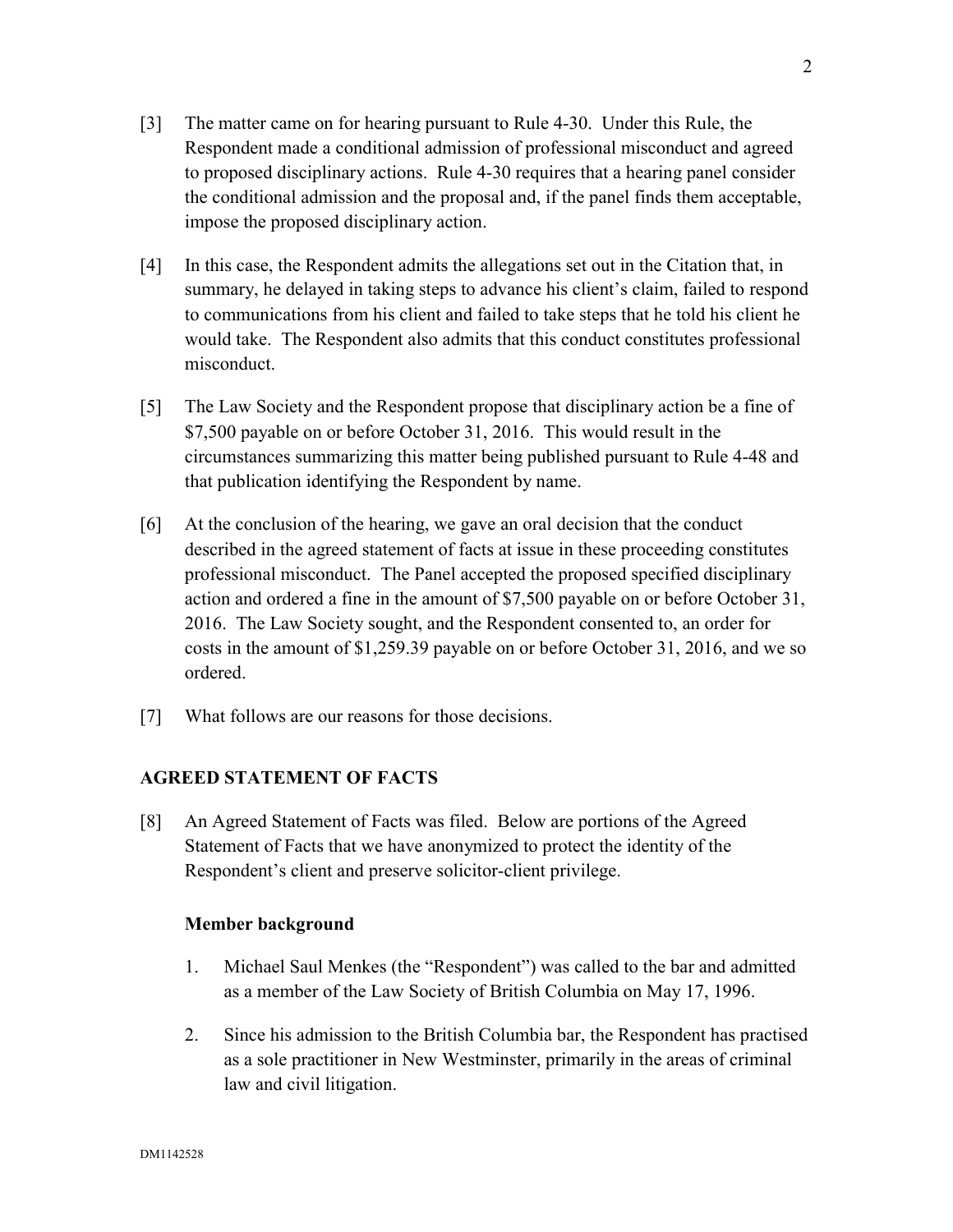### **Background facts**

- 3. On or about April 23, 2009, MD, who was 18 years old at the time, was walking along the side of a house near a park in Vancouver with a friend when a police dog attacked her and dragged her to the front of the house. The dog bit her fourth finger near the tendon of her right hand and her right leg on the outer and inner thigh, causing two large lacerations of four inches each.
- 4. On or about November 5, 2009, MD and her father, TB, retained the Respondent to handle MD's personal injury claim. TB provided a \$500 cash retainer and the Respondent gave TB a receipt.
- 5. At the initial meeting on November 5, 2009, the Respondent spoke to MD and TB about the limitation period to file a claim and advised that he needed to provide notice to the City of Vancouver right away, and file a claim within six months of MD's 19th birthday.
- 6. On or about November 5, 2009, the Respondent drafted a letter to the City of Vancouver reporting the injury of MD. The Respondent has not provided proof that this letter was sent to, or received by, the City of Vancouver. The copy of the letter in the Respondent's client file was unsigned.
- 7. The Respondent drafted a notice of claim, naming the City of Vancouver and the Vancouver Police Board as defendants. The notice of claim was filed with the Vancouver Small Claims Registry on November 10, 2009. The Respondent did not serve the notice of claim on the City of Vancouver or the Vancouver Police Board.
- 8. On or about November 12, 2009, the Respondent issued an invoice to MD, but did not send a copy of the invoice to her. The Respondent removed the retainer funds from trust to pay the invoice the same day. The Respondent has no recollection of sending a copy of this invoice to MD, and MD told the Law Society she did not receive it.
- 9. In or about late December 2009 or early January 2010, TB obtained MD's medical records from the hospital where MD was treated after the incident.
- 10. TB dropped off MD's medical records to the Respondent's office in or about late December 2009 or early January 2010. The Respondent's office marked the records with a "date received" stamp, which reflects the records were received on "January 1, 2010"; however, the Respondent said his office was not open on January 1, 2010.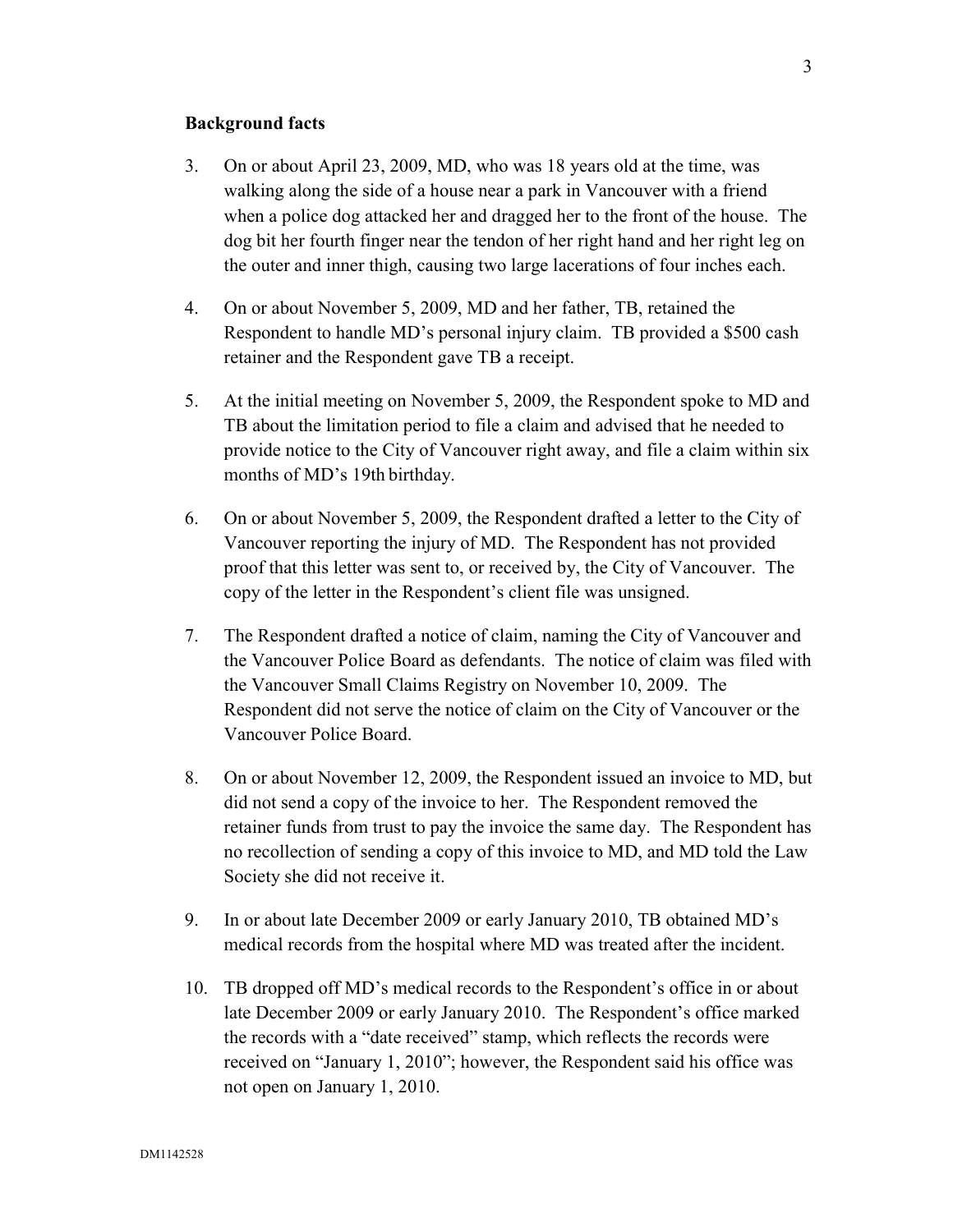- 11. The Respondent says he was waiting to serve the notice of claim until he had received the medical records. He says he was planning to serve the notice of claim together with the certificate of readiness, as required by the Small Claims Rules.
- 12. The Respondent says he briefly reviewed MD's medical records when they were received at his office. He says he did not do anything with the records at that time.
- 13. Between approximately January 2010 and February 2014, TB attended the Respondent's office on approximately four to seven occasions to check on the matter. The Respondent says he saw TB once or twice on these visits when he dropped by his office without an appointment.
- 14. Between 2012 and 2013, TB called and left messages with the receptionist for the Respondent to call him, but the Respondent did not return the calls. The Respondent has no recollection of receiving these messages and admits that he failed to return TB's phone calls.
- 15. TB says that on one occasion in or around 2012, when TB attended the Respondent's office inquiring about the delay, the Respondent told TB that he was waiting for a settlement conference date, but the Respondent did not look in his file to confirm if this was true.
- 16. Between August 2011 and November 2013, MD had limited contact with the Respondent because she had moved to Toronto.
- 17. The Respondent says he believed he had filed and served the certificate of readiness after January 1, 2010, but he did not.
- 18. In August 2012, the Respondent had a heart attack and was diagnosed with high cholesterol and was prescribed various medications.
- 19. In or about July or August 2013, TB attended at the Respondent's office in New Westminster. The Respondent spoke with him in the lobby of his office building and advised TB that he would go to the court registry to check on the status of the file.
- 20. In or about November 2013, the Respondent attended at the Vancouver Small Claims Registry to check the status of the court file. The filed notice of claim was the only document contained in the court file. It was at this point that the Respondent determined that he was incorrect in his belief that he had filed the certificate of readiness and served the documents in 2010.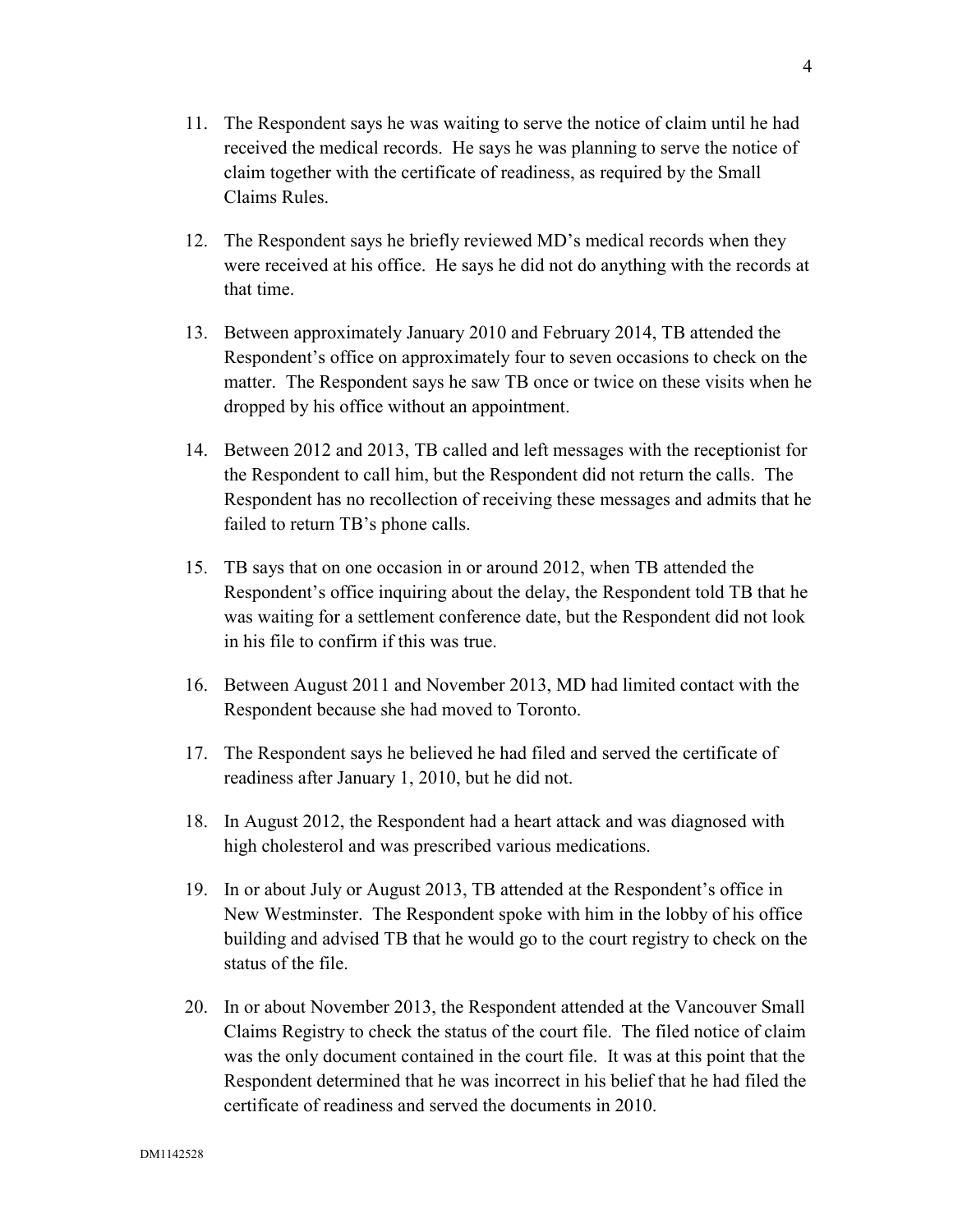- 21. The Respondent failed to serve the defendants with the notice of claim or prepare and file with the court registry the required certificate of readiness regarding MD's claim, and he took no other steps to advance the claim.
- 22. In or about December 2013, MD and TB attended together at the Respondent's office in New Westminster. The Respondent told MD and TB that he had checked the court file and realized that he had not filed the certificate of readiness.
- 23. At the December 2013 meeting, the Respondent told MD and TB that he had a conflict of interest because MD had a potential claim against him and that they should consult with another lawyer.
- 24. During his interview, the Respondent provided the following explanations for the delay in advancing MD's file:
	- (a) he knew he had one year to serve the notice of claim. He did not input the limitations on a limitation system so there was no reminder system in place for the file;
	- (b) he held off on service of the notice of claim as he was waiting to receive a copy of the medical records to attach to the certificate of readiness;
	- (c) upon receipt of the medical records he had planned to file them along with the certificate of readiness and then serve the notice of claim and the certificate of readiness at the same time;
	- (d) when TB came to his office and inquired about the status of the file, he says he intended to investigate the status of the matter but failed to do so;
	- (e) initially, he thought the delay in being assigned a settlement conference date was a standard delay experienced with the court registry;
	- (f) when he checked the court registry file and realized the notice of claim was the only document in the file, his initial concern was that the certificate of readiness had gone missing from the court file, which caused the delay. The Respondent later realized that he was mistaken that he had filed the certificate of readiness, because he had not; and
	- (g) he does not recall much about this file because he did not take any action on the file because he forgot about it.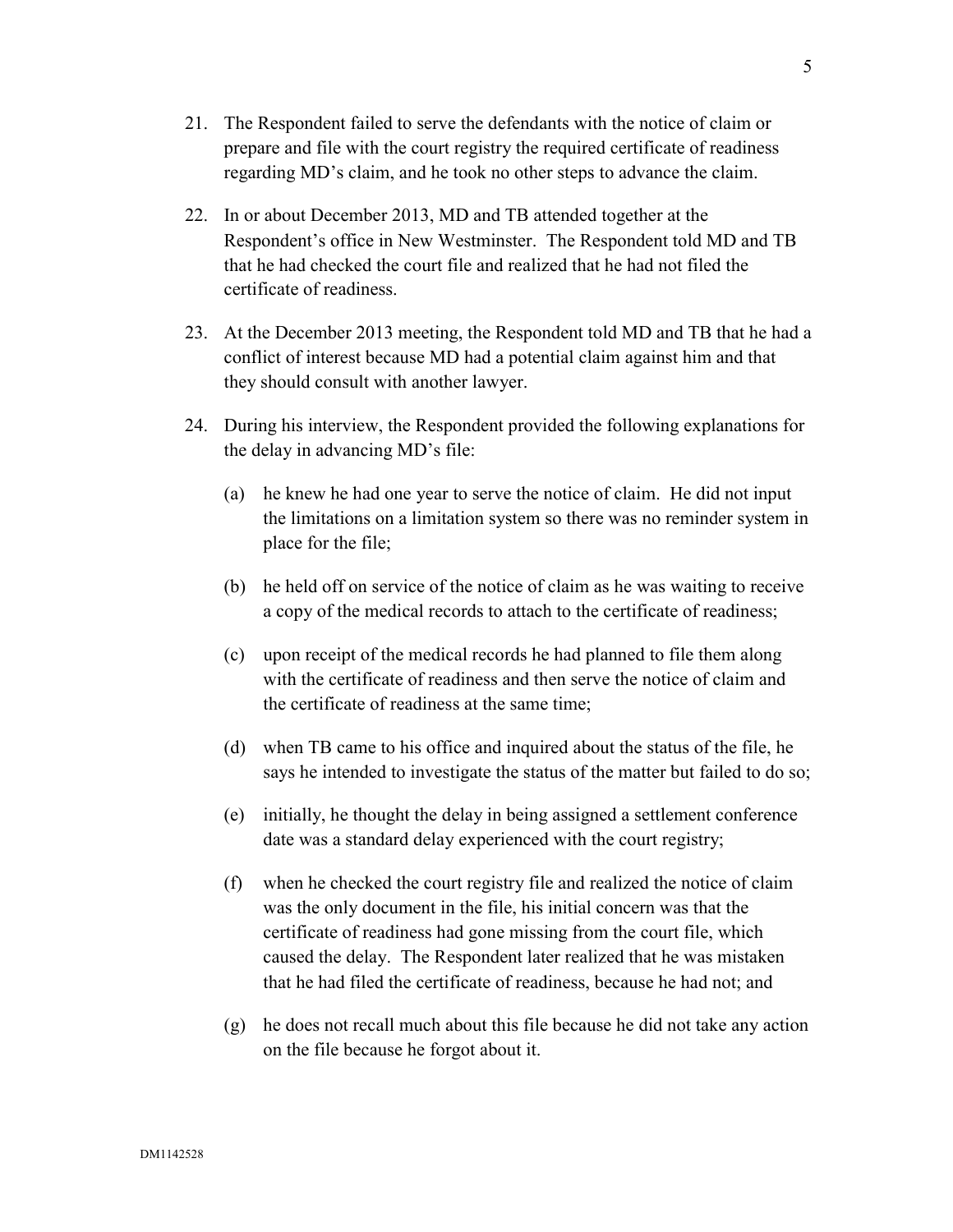- 25. Between May 2011 and April 2014, the Respondent was required to provide monthly file status reports to the Practice Standards Department detailing the status of each of his client files, but the Respondent did not include MD's file in any of the monthly file status reports.
- 26. In or about September 2011, the Respondent began using Clio, a file management computer system, but inadvertently did not input MD's file into the system, which is why he says he failed to report on MD's file to the Practice Standards Department.

# **ISSUE**

[9] The issue in this case is whether the Respondent acted in a manner that constitutes professional misconduct and, if so, is the proposed disciplinary action within the acceptable range for this conduct.

# **PROFESSIONAL MISCONDUCT**

[10] Professional misconduct is defined in *Law Society of BC v. Martin*, 2005 LSBC 16 at paragraph 154:

> The real question to be determined is essentially whether the Respondent's behaviour displays culpability, which is grounded in a fundamental degree of fault that is whether it displays gross culpable neglect of his duties as a lawyer.

And at paragraph 171:

Whether the facts … disclose a marked departure from the conduct the Law Society expects of its members …

[11] In this case, we are satisfied that the misconduct is serious. At the core of a lawyer's duty to his or her client is that a lawyer provides quality and appropriate legal services. In this case, the Respondent failed to meet that duty and responsibility. His conduct in handling MD's file was a marked departure from the conduct the Law Society expects of lawyers. Accordingly, we accept the Respondent's admission that he committed professional misconduct.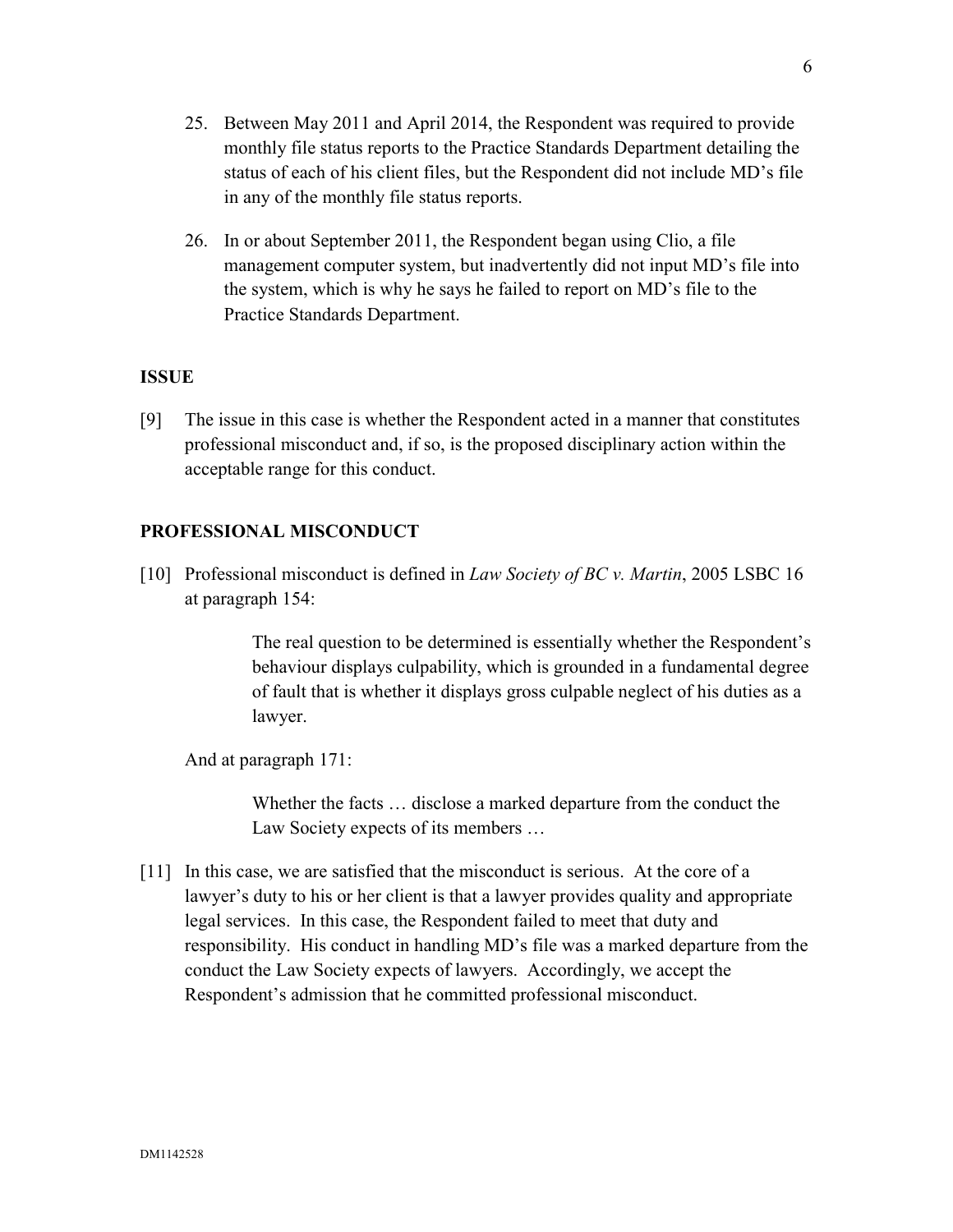#### **DISCIPLINARY ACTION**

- [12] The next question is whether the proposed disciplinary action is within the "range of fair and reasonable disciplinary action." *Law Society of BC v. Rai*, 2011 LSBC 2 at paragraph 7. In assessing the proposal, we have considered the factors set out in *Law Society of BC v. Ogilvie*, 1999 LSBC 17:
	- (a) the nature and gravity of the conduct proven;
	- (b) the age and experience of the respondent;
	- (c) the previous character of the respondent, including details of prior discipline;
	- (d) the impact upon the victim;
	- (e) the advantage gained, or to be gained, by the respondent;
	- (f) the number of times the offending conduct occurred;
	- (g) whether the respondent has acknowledged the misconduct and taken steps to disclose the redress the wrong and the presence or absence of other mitigating circumstances;
	- (h) the possibility of remediating the respondent;
	- (i) the impact upon the respondent of criminal or other sanctions or penalties;
	- (j) the impact of the proposed penalty on the respondent;
	- (k) the need for specific and general deterrence;
	- (l) the need to ensure the public's confidence in the integrity of the profession; and
	- (m) the range of penalties imposed in similar cases.
- [13] The Respondent is an experienced lawyer who had the ability to conduct a civil litigation matter in a timely and confident way. He failed to do so. The Respondent admitted his misconduct and advised MD that she had a potential claim against him and she should seek independent legal advice.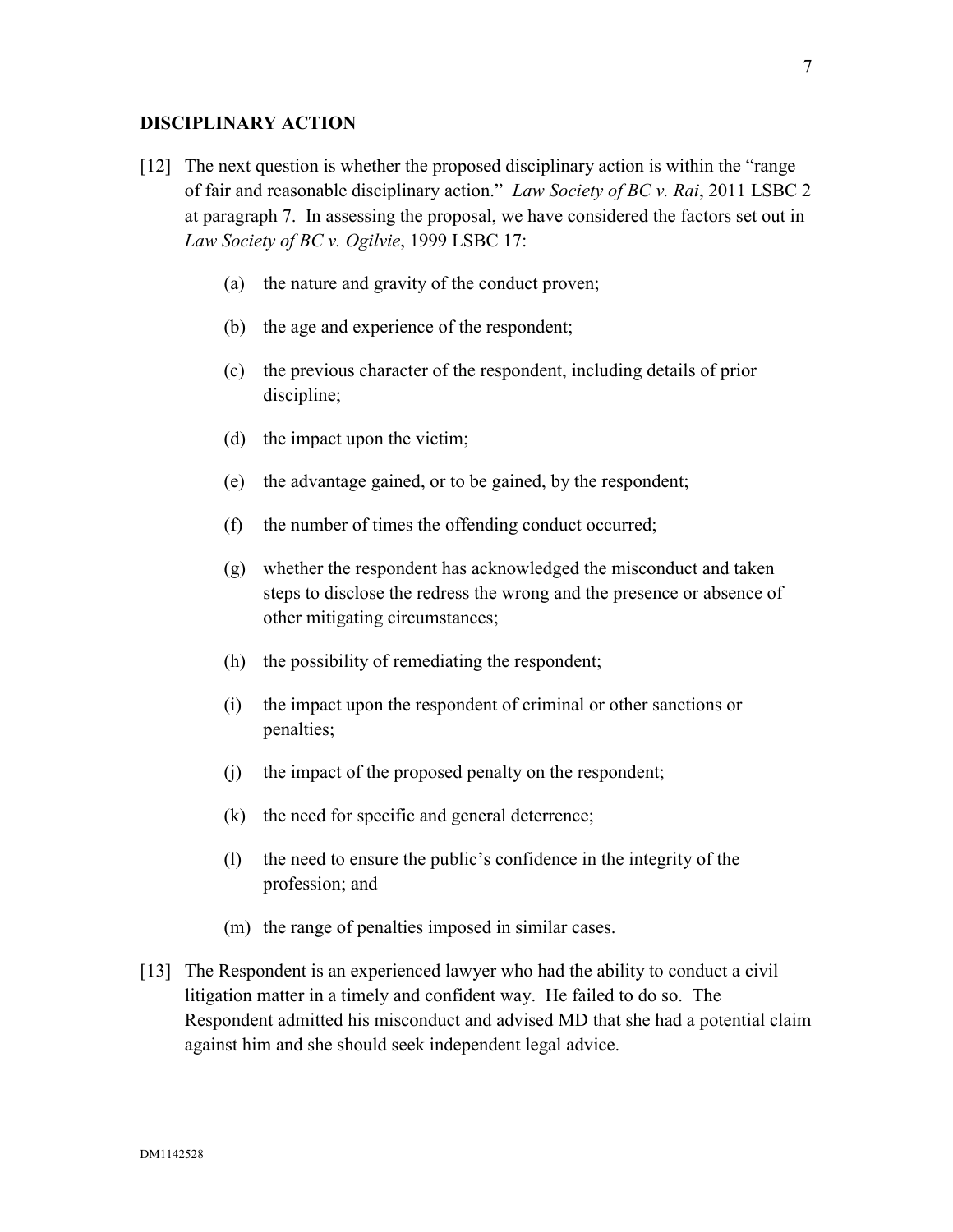- [14] The Respondent's Professional Conduct Record includes three conduct reviews and one referral to the Practice Standards Committee. The circumstances addressed in the conduct reviews do not lead us to conclude that the Respondent's professional misconduct before us in this case forms part of a pattern.
- [15] Further, a Practice Standards Review of the Respondent's practice was ordered in January 2011 and certain recommendations were made to the Respondent to address his struggle with procrastination and difficulties in ensuring his files move forward in a timely way. The Respondent was required to make monthly reports to the Practice Standard Department about his files. None of his reports included reference to the MD file. The MD file was not entered on the Respondent's file tracking system and was not caught by the file progress tracking system the Respondent put in place after his Practice Standards Review. We are satisfied on the evidence that this omission was not intentional.
- [16] After considering the submissions of the Law Society and the Respondent and after reviewing the authorities referred to us, we are satisfied that a fine in the amount of \$7,500 falls within the range of penalties awarded in similar cases.

# **COSTS**

- [17] The Respondent consented to an order for costs in the amount of \$1,259.39 payable on or before October 31, 2016.
- [18] Our authority to order costs is set out in the *Legal Profession Act*, section 46 and Rule 5-11. The Rule now provides for a form of tariff and, in this case, the costs are calculated under section 23 of the tariff that applies to hearings conducted pursuant to Rule 4-30. The range set out in the tariff is \$1,000 to \$3,500, exclusive of disbursements. The only disbursement in the draft bill of costs is the court reporter fees and courier costs. The proposed costs assume a hearing of less than two and a half hours.
- [19] After hearing the submissions of the parties, we are satisfied that the order for costs in the amount proposed is reasonable and appropriate, particularly in light of the fact that the Respondent promptly indicated his willingness to make admissions and explore a consent resolution of the Citation.